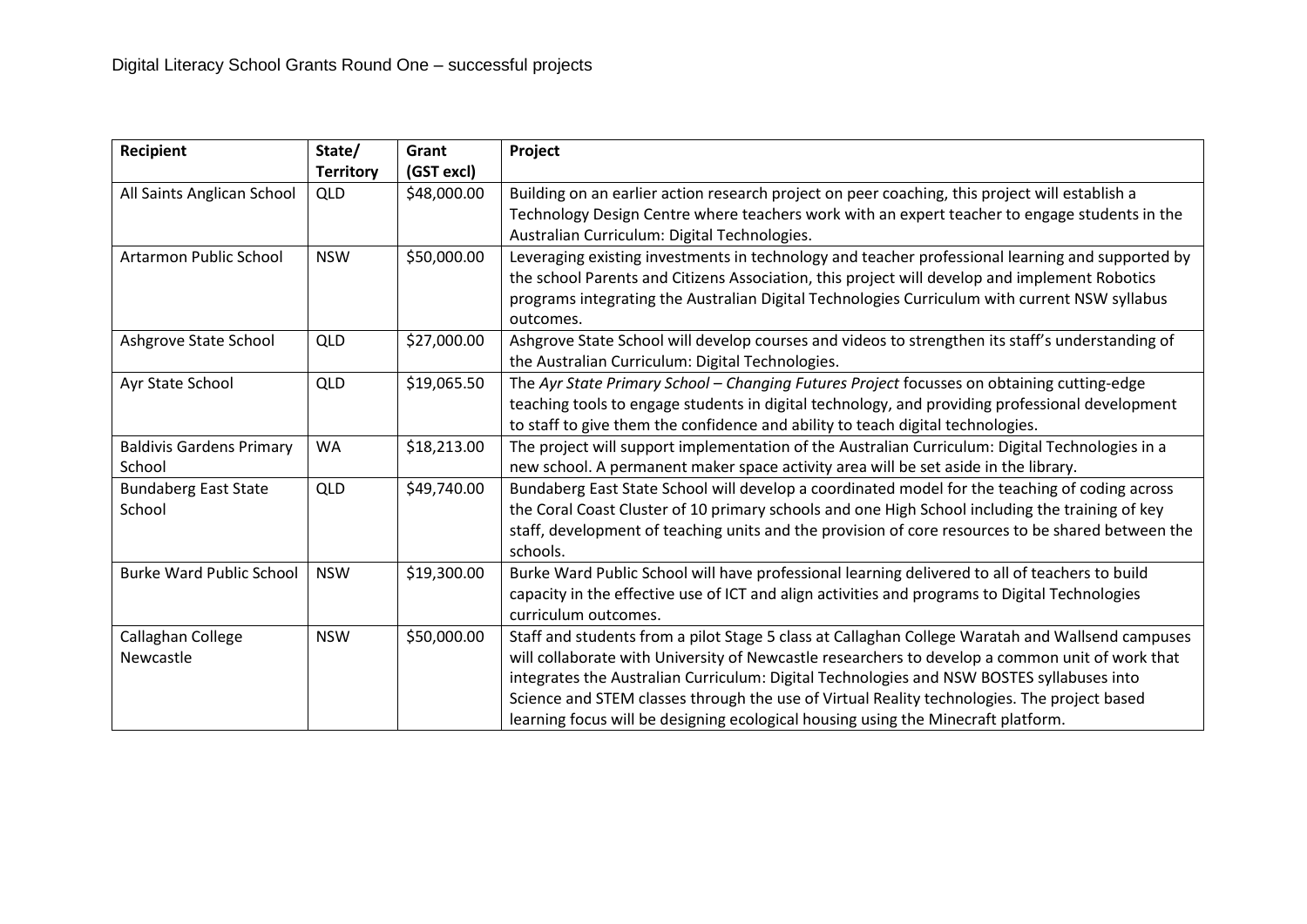| Recipient                  | State/           | Grant       | Project                                                                                                    |
|----------------------------|------------------|-------------|------------------------------------------------------------------------------------------------------------|
|                            | <b>Territory</b> | (GST excl)  |                                                                                                            |
| <b>Camberwell South</b>    | <b>VIC</b>       | \$20,000.00 | The project will extend and accelerate a robotics program within the school that every member of           |
| <b>Primary School</b>      |                  |             | the school from F-6 has access to equipment and well trained staff who can implement                       |
|                            |                  |             | transformative practice in regards to the Digital Technologies curriculum.                                 |
| Canterbury Girls' High     | <b>NSW</b>       | \$32,500.00 | Working with Ashfield Boys High, four partner schools and an academic partner, Canterbury Girls            |
| School                     |                  |             | will develop a Stage 5 teaching unit utilising project-based learning to promote students' digital         |
|                            |                  |             | literacy skills; mentor Stage 3 girls and hold whole staff Joint School Development Days to make           |
|                            |                  |             | digital literacies core business and to identify ICT leaders within each school.                           |
| Capricornia School of      | QLD              | \$16,000.00 | Capricornia School of Distance Education's project focuses on food security and future/new-age             |
| <b>Distance Education</b>  |                  |             | farming. With academic support from experts at Queensland University of Technology, the project            |
|                            |                  |             | will link students to rural life and work that would help them understand fundamentals of                  |
|                            |                  |             | automation and robotics.                                                                                   |
| Carine Primary School      | <b>WA</b>        | \$40,000.00 | Action research project working with two other schools (Lake Gwelup Primary and Karrinyup                  |
|                            |                  |             | Primary) and the Professional Learning Hub at Curtin University's School of Education.                     |
| Elizabeth Downs Primary    | SA               | \$20,000.00 | The project is aimed at using a NAO Humanoid Robot to support students, especially those on the            |
| School                     |                  |             | autism spectrum, special needs and those with limited English, to engage in the Australian                 |
|                            |                  |             | Curriculum through STEM lessons and classroom support. Elizabeth Downs will share resources                |
|                            |                  |             | with partner schools.                                                                                      |
| <b>Endeavour Education</b> | <b>WA</b>        | \$11,868.00 | The project will give staff at Endeavour Education Support Centre the knowledge, understanding             |
| <b>Support Centre</b>      |                  |             | and skills to use a whole school approach to assist the implementation of Australian Curriculum:           |
|                            |                  |             | Digital Technologies within an Education Support context. The centre will develop a whole school           |
|                            |                  |             | plan for implementing digital literacy across the curriculum for every student regardless of their         |
|                            |                  |             | disability.                                                                                                |
| <b>Esperance Christian</b> | <b>WA</b>        | \$10,000.00 | The project will provide teachers with professional learning in Digital Technologies and resources         |
| School                     |                  |             | that will enable effective cross-curricula activities, particularly in areas that will assist the teaching |
|                            |                  |             | of programming/coding fundamentals.                                                                        |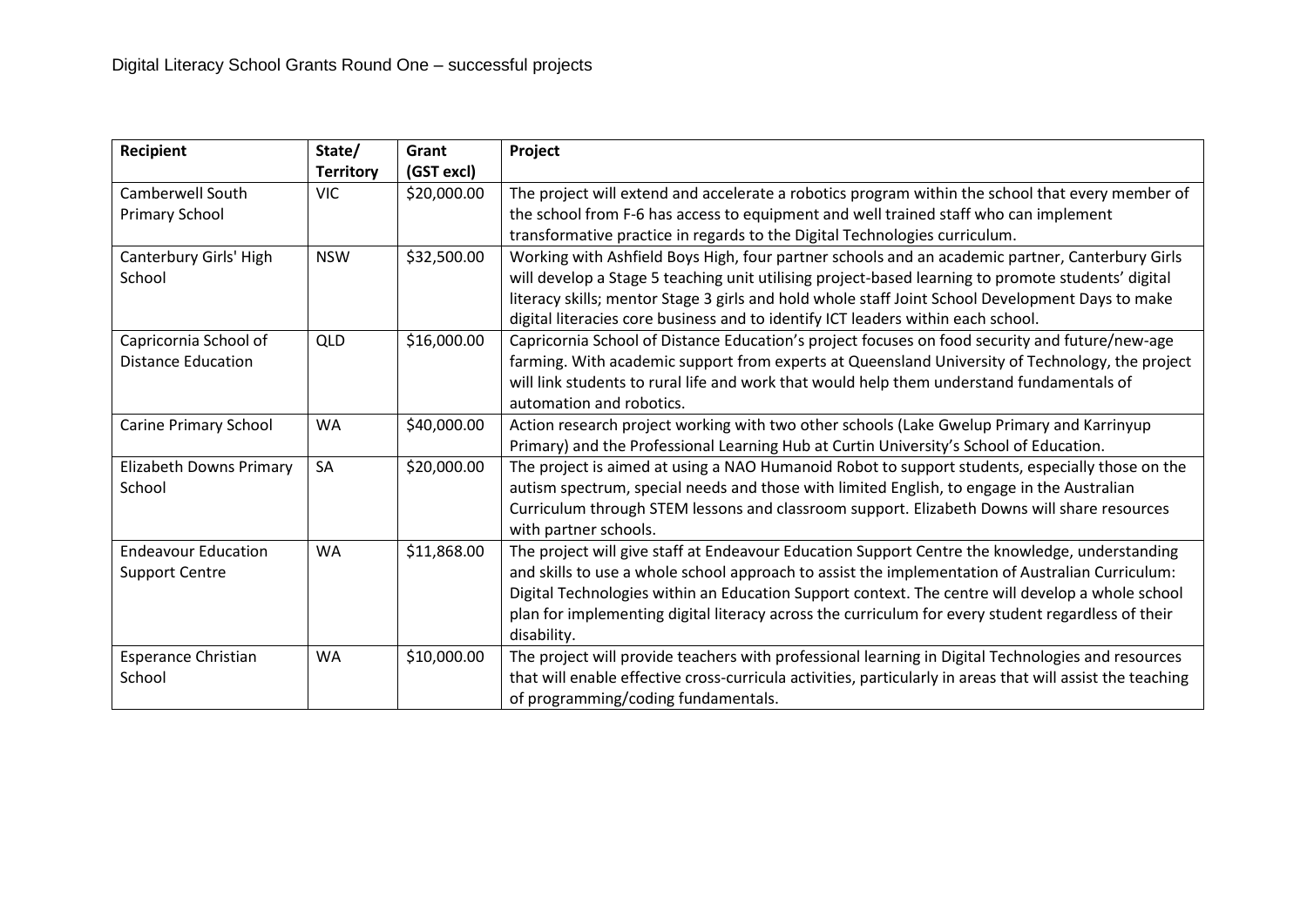| Recipient                    | State/           | Grant       | Project                                                                                                                                                                                            |
|------------------------------|------------------|-------------|----------------------------------------------------------------------------------------------------------------------------------------------------------------------------------------------------|
|                              | <b>Territory</b> | (GST excl)  |                                                                                                                                                                                                    |
| Good Shepherd Lutheran       | SA               | \$50,000.00 | Good Shepherd Lutheran School is leveraging its investment in a mobile computing environment                                                                                                       |
| School, Angaston             |                  |             | with some wireless access. Its project will increase the school's ICT resource base to help it fully                                                                                               |
|                              |                  |             | achieve Australian Curriculum outcomes that relate to the use of digital technologies more broadly                                                                                                 |
|                              |                  |             | and to the focussed learning about digital technologies through coding and robotics. Good                                                                                                          |
|                              |                  |             | Shepherd will share staff training and curriculum development with three other Lutheran schools.                                                                                                   |
| <b>Gordon Primary School</b> | <b>ACT</b>       | \$50,000.00 | The project focuses on professional learning for teachers and the development of digital resource                                                                                                  |
|                              |                  |             | kits and a permanent digital technologies creation space. It will support implementation of the                                                                                                    |
|                              |                  |             | Digital Technologies curriculum in three ACT primary schools: Gordon Primary, Bonython Primary                                                                                                     |
|                              |                  |             | and Charles Conder Primary.                                                                                                                                                                        |
| <b>Grafton High School</b>   | <b>NSW</b>       | \$50,000.00 | The Grafton Community of Schools Digital Literacy project will provide professional development                                                                                                    |
|                              |                  |             | through a Mentor Teacher training project model and the creation of Makerspaces to assist in the                                                                                                   |
|                              |                  |             | delivery of the Australian Curriculum: Digital Technologies curriculum in six schools                                                                                                              |
| Gympie West State            | <b>QLD</b>       | \$20,000.00 | Gympie West's project involves the creation of Mobile Digital Technology Centres, for the lower,                                                                                                   |
| School                       |                  |             | middle and upper school. The project will produce a series of resources that will inspire teachers                                                                                                 |
|                              |                  |             | to integrate content descriptors from various subjects in the Australian Curriculum to maximise                                                                                                    |
|                              |                  |             | ICT usage and foster teaching and learning episodes that both deepen teacher understanding and                                                                                                     |
| Haberfield Public School     | <b>NSW</b>       |             | draw on the intent of the Digital Technologies curriculum.                                                                                                                                         |
|                              |                  | \$22,434.70 | This project will engage Haberfield Public School students in coding/robotics and associated                                                                                                       |
|                              |                  |             | learning and increase the participation of girls in STEM. It includes a volunteer partnership with<br>NSW Aeronautical Velocity Challenge's committee. The project will also pilot a STEM rocketry |
|                              |                  |             | program and assist other schools.                                                                                                                                                                  |
| Henley High School           | <b>SA</b>        | \$50,000.00 | The project includes training and development for teachers; the introduction of digital skills -                                                                                                   |
|                              |                  |             | particularly coding and robotics - into integrated STEM units in Years 7, 8, 9 and the Disability                                                                                                  |
|                              |                  |             | Unit; designing a new subject in Year 10 "Creative Computational Thinking"; and ensuring the                                                                                                       |
|                              |                  |             | ongoing development and sharing of Digital Literacies across the curriculum. Henley High will work                                                                                                 |
|                              |                  |             | with a network of surrounding secondary and primary schools and with the Defence Science and                                                                                                       |
|                              |                  |             | Technology Group.                                                                                                                                                                                  |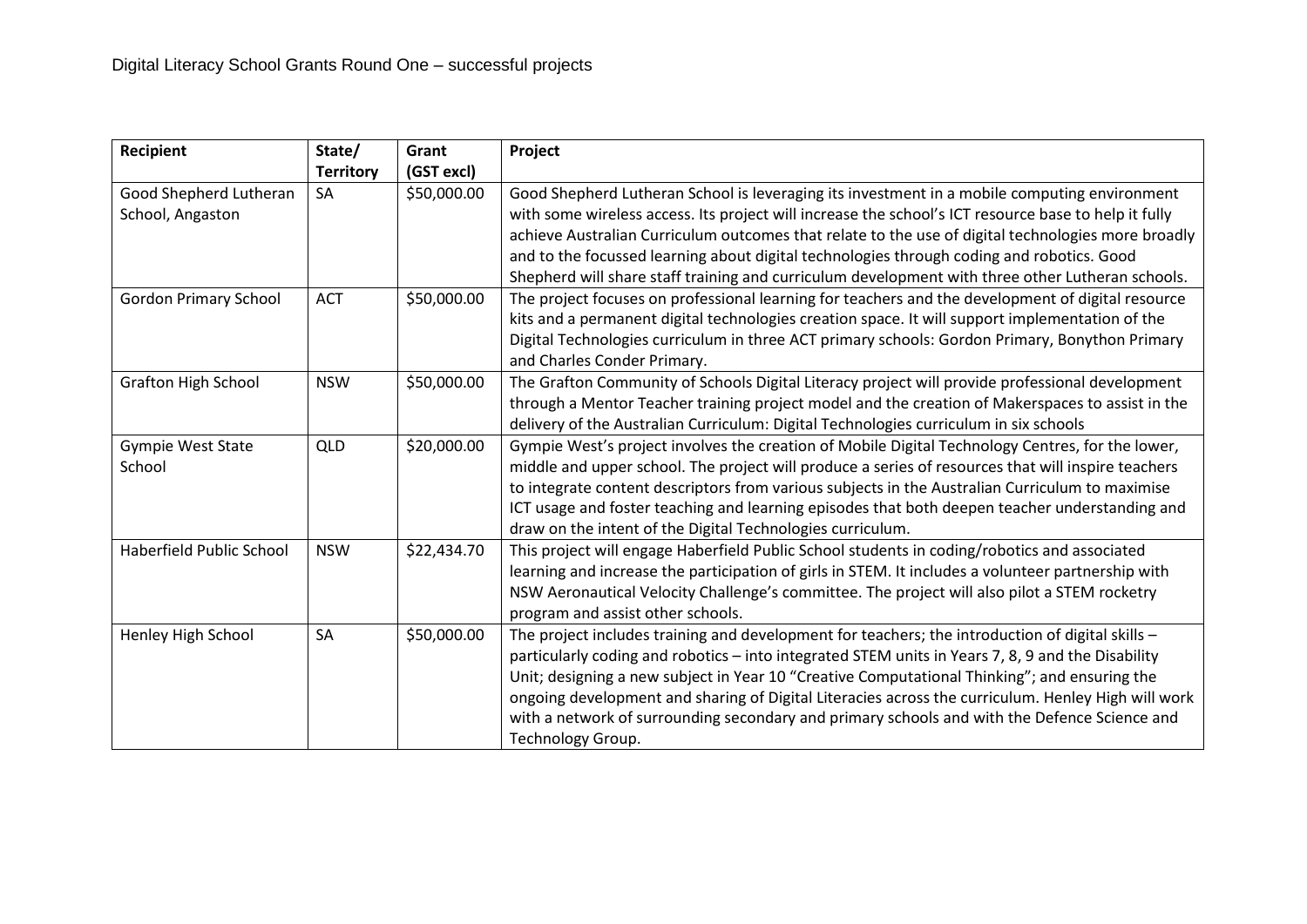| Recipient                    | State/           | Grant        | Project                                                                                              |
|------------------------------|------------------|--------------|------------------------------------------------------------------------------------------------------|
|                              | <b>Territory</b> | (GST excl)   |                                                                                                      |
| Institute of Industrial Arts | <b>NSW</b>       | \$158,200.00 | The Institute of Industrial Arts Technology Australia (the professional association for Technology   |
| <b>Technology Australia</b>  |                  |              | and Engineering teachers in NSW) and a range of partners will provide accredited professional        |
|                              |                  |              | development to 100 STEM teachers in rural and remote areas (particularly teachers who have little    |
|                              |                  |              | or no experience in the use and integration of digital technologies into their classroom). This will |
|                              |                  |              | develop skills in coding; develop project based units and assessment through collaboration; and      |
|                              |                  |              | engage girls in STEM. The project will up-skill teachers in regional and isolated areas and provide  |
|                              |                  |              | ongoing support through a network of like-minded educators across all sectors.                       |
| Kew High School              | <b>VIC</b>       | \$48,000.00  | Kew High School will develop a multi-age STEM program for girls (with a focus on using female role   |
|                              |                  |              | models from industry) and Year Level Digital Literacy/STEM cross-curricular programs. The project    |
|                              |                  |              | will develop new relationships with industry and strengthen Kew High School's relationship with      |
|                              |                  |              | its main feeder primary schools. The school will also host an annual Digital Technologies Expo.      |
| Korowa Anglican Girls'       | <b>VIC</b>       | \$50,000.00  | The project will support a MakerSpace/Innovation Lab program and pedagogical practices to            |
| School                       |                  |              | embed STEAM (Science, Technology, Engineering, Arts and Mathematics) and digital technologies        |
|                              |                  |              | effectively into teacher practice supported by industry consultants. Students will progress from     |
|                              |                  |              | core digital literacies towards a more integrated STEAM learning approach Professional               |
|                              |                  |              | development will be available to teachers in local primary schools as well as Korowa teachers.       |
| Kununurra District High      | <b>WA</b>        | \$50,000.00  | The project will deliver professional development for staff to ensure they are confident and         |
| School                       |                  |              | capable of implementing and sharing their practice and delivering the Australian Curriculum:         |
|                              |                  |              | Digital Technologies in a way that provides smooth progression for students from Kindergarten to     |
|                              |                  |              | Year 12. Kununurra District High School will also purchase equipment that will efficiently benefit   |
|                              |                  |              | students. Students will learn how to create a range of Smart Devices that will help the school and   |
|                              |                  |              | the town work efficiently. For example, students might decide the biggest problem in Kununurra is    |
|                              |                  |              | preventing mango pickers getting a rash from picking mangoes. They might decide to design and        |
|                              |                  |              | create a special device to help grab the mangoes from the tops of the trees without getting sap on   |
|                              |                  |              | their bodies. They could then use a 3D printer to create a special part to put in their design. They |
|                              |                  |              | might also create a game in Scratch involving mango picking or an online Science blog about plants   |
|                              |                  |              | that produce sap.                                                                                    |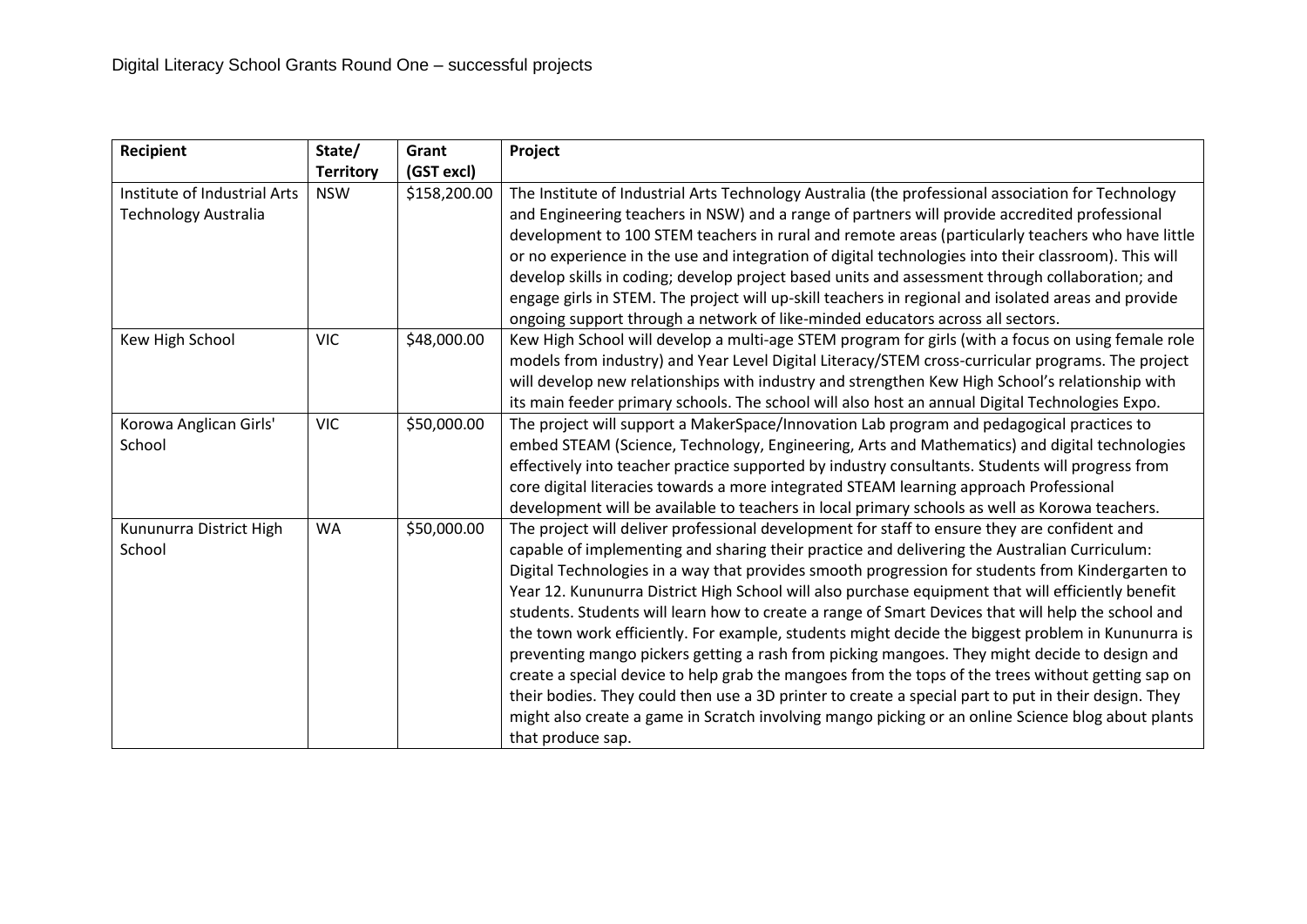| <b>Recipient</b>                  | State/<br><b>Territory</b> | Grant<br>(GST excl) | Project                                                                                                                                                                                                                                                                                                                                                                                                                                                                                             |
|-----------------------------------|----------------------------|---------------------|-----------------------------------------------------------------------------------------------------------------------------------------------------------------------------------------------------------------------------------------------------------------------------------------------------------------------------------------------------------------------------------------------------------------------------------------------------------------------------------------------------|
| Lauriston Girls' School           | <b>VIC</b>                 | \$17,800.00         | Lauriston's We have an opportunity project will work with partner schools to connect STEAM<br>concepts and the Australian Curriculum: Digital Technologies in an innovative way with<br>organisations linked to disability services.                                                                                                                                                                                                                                                                |
| Lockington Consolidated<br>School | <b>VIC</b>                 | \$50,000.00         | Lockington Consolidated School and Rochester Primary School, two rural school s approximately<br>25 kilometres apart, will work together on implementation of the Digital Technologies curriculum<br>supported with appropriate software and devices. Students will identify problems, use abstraction<br>to filter information, read and create algorithms, create digital solutions be able to explain what<br>they are doing to their teachers, parents, peers and the wider community           |
| Mansfield State School            | <b>QLD</b>                 | \$50,000.00         | The project will support the implementation of the Digital Technologies curriculum through a<br>collaborative coaching model in 38 primary classrooms in the school. Professional learning will be<br>supported by the purchase of digital technology equipment for classroom use.                                                                                                                                                                                                                  |
| Marist College Canberra           | <b>ACT</b>                 | \$13,500.00         | This one-year intensive project focuses on teacher professional learning to build capabilities in<br>Digital Technologies and for the introduction of robotics as a focus for student engagement in<br>Years 4 to 10. It will be supported by a critical friend from the University of Canberra.                                                                                                                                                                                                    |
| Matraville Sports High<br>School  | <b>NSW</b>                 | \$48,500.00         | Matraville Sports High School, which services the La Perouse Aboriginal and surrounding<br>communities in eastern Sydney will be working with the Michael Crouch Innovation Centre at the<br>University of New South Wales and five feeder schools. The project will provide teacher<br>professional learning and intensive bootcamps for stage 3 and 4 students in coding, 3D modelling<br>and printing, rapid prototyping, laser cutting, injection moulding and robotics.                        |
| Middle Park State School          | QLD                        | \$49,550.00         | Middle Park State School and its three Centenary Learning Alliance of State Schools (CLASS)<br>partner schools are collaborating on a CLASS Technology Transformation project, which will<br>involve a school in remote Queensland as well as the four alliance schools in Brisbane's Centenary<br>suburbs. The CLASS project will include professional development for teachers and real-world<br>challenges for Year 6 and 7 students. Challenge solutions will be presented at a joint Showcase. |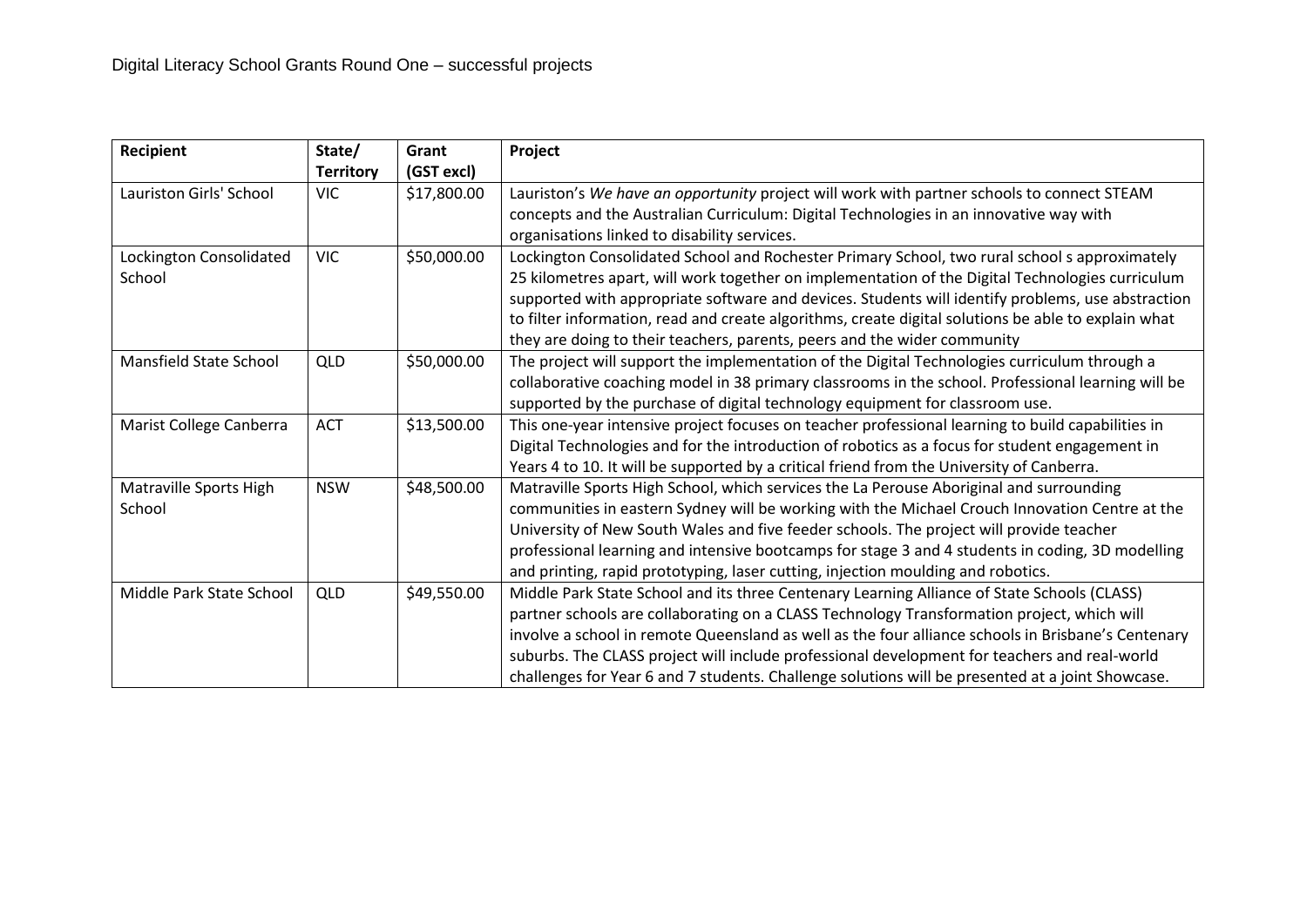| Recipient                                                                       | State/           | Grant       | Project                                                                                                                                                                                                                                                                                                                                                                                                                                         |
|---------------------------------------------------------------------------------|------------------|-------------|-------------------------------------------------------------------------------------------------------------------------------------------------------------------------------------------------------------------------------------------------------------------------------------------------------------------------------------------------------------------------------------------------------------------------------------------------|
|                                                                                 | <b>Territory</b> | (GST excl)  |                                                                                                                                                                                                                                                                                                                                                                                                                                                 |
| Mount Eliza North<br><b>Primary School</b>                                      | <b>VIC</b>       | \$20,000.00 | The project will focus on coding and basic robotics through professional development for selected<br>teachers and the purchase of equipment and software. It will encourage more girls to develop an<br>early interest in STEM. Mount Eliza North Primary teachers will also conduct high quality<br>professional development within an established network of International Baccalaureate schools<br>and other local schools                   |
| North Ingle School                                                              | <b>SA</b>        | \$50,000.00 | Leveraging a recent upgrade of its digital network infrastructure, North Ingle School's project<br>combines teacher professional learning with consultation and mentoring from experts in<br>education/industry and purchase of key resources.                                                                                                                                                                                                  |
| Ocean View P-12 College                                                         | SA               | \$41,000.00 | This project will implement a coaching model to shift pedagogy and improve teacher confidence<br>and capacity for teachers to support students in their development of digital solutions.                                                                                                                                                                                                                                                       |
| Ogilvie High School                                                             | <b>TAS</b>       | \$50,000.00 | Ogilvie High School (OHS) is the only public all-girls school in Tasmania. Its #codelikeagirl-<br>projectOHS will increase the exposure of girls to Digital Technologies through school wide<br>implementation of Australian Curriculum: Digital Technologies and a primary school outreach<br>program, through which Grade 5 & 6 students would have opportunities to work with peer leaders<br>from Grade 7 & 8.                              |
| Our Lady of Mercy<br>Catholic School,<br>Deloraine                              | <b>TAS</b>       | \$48,000.00 | This is a Smart Garden Project, in which Our Lady of Mercy Catholic School and two partner<br>schools will use the Digital Technologies curriculum to support their school vegetable gardens to<br>produce healthy food with consideration of sustainable and innovative vegetable gardening<br>techniques.                                                                                                                                     |
| Pacific Pines State School                                                      | <b>QLD</b>       | \$23,607.20 | This Conquering the Great Divide: Brobotics and Robogirls project aims to targets two<br>underrepresented target groups within the local school community (academically high achieving<br>girls and boys with challenging behaviours) to provide skills and opportunities in digital<br>technologies, with a focus on robotics. There will also be annual Days of Excellence with partner<br>schools; targeted at students within these groups. |
| Royal Institute for Deaf<br>and Blind Children<br><b>Thomas Pattison School</b> | <b>NSW</b>       | \$11,000.00 | Royal Institute for Deaf and Blind Children (RIDBC), Thomas Pattison School will get its teachers<br>and students engaged with the Digital Technologies curriculum and set up a dedicated resource<br>digital technologies area for its school with the capability to share the space, expertise and<br>learning with other schools within RIDBC.                                                                                               |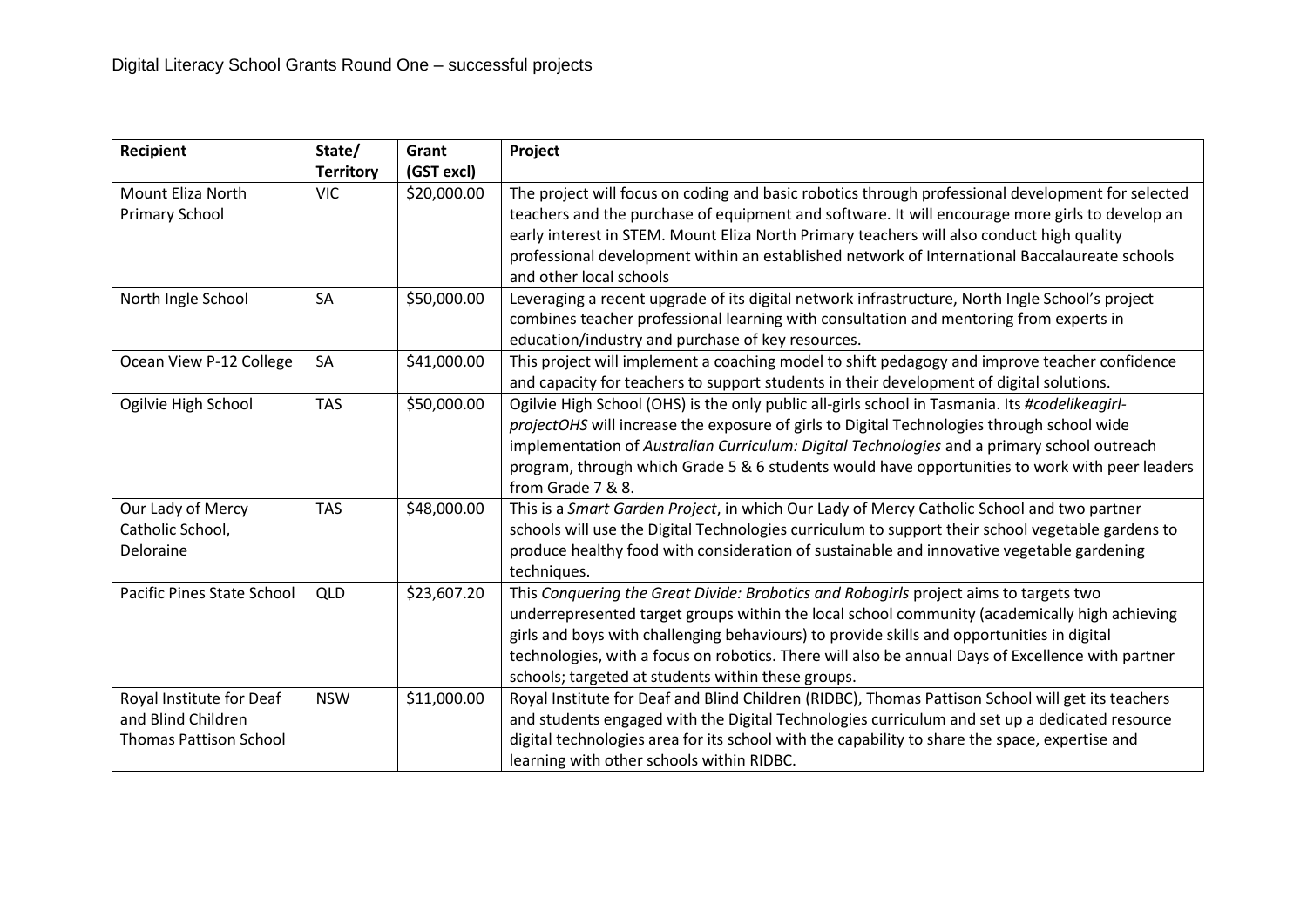| Recipient                                   | State/           | Grant       | Project                                                                                                                                                                                                                                                                                                                                                                                                                                                                                                                                                                                                                                           |
|---------------------------------------------|------------------|-------------|---------------------------------------------------------------------------------------------------------------------------------------------------------------------------------------------------------------------------------------------------------------------------------------------------------------------------------------------------------------------------------------------------------------------------------------------------------------------------------------------------------------------------------------------------------------------------------------------------------------------------------------------------|
|                                             | <b>Territory</b> | (GST excl)  |                                                                                                                                                                                                                                                                                                                                                                                                                                                                                                                                                                                                                                                   |
| Servite College, Tuart Hill                 | <b>WA</b>        | \$50,000.00 | Servite College will partner with Catholic Education Western Australia (CEWA) to pilot CEWA's<br>LEADing Lights (Learning, Engagement, Accountability and Discipleship) digital transformation<br>initiative. LEADing Lights is creating a single digital ecosystem for all CEWA schools. In this context,<br>Servite College will construct a Transformational Teaching and Learning program using iPads in<br>middle school; provide reboot network architecture and technical support; strengthen teacher<br>digital competencies; introduce Coding and Computational Thinking; and develop policy and<br>practice around Digital Citizenship. |
| Somerset College,<br>Mudgeeraba             | <b>QLD</b>       | \$50,000.00 | Somerset College will implement the Australian Curriculum: Digital Technologies over two years<br>and develop a successful coding and robotics programme from Prep to Year 10 within its<br>framework as an International Baccalaureate school where students have access to a range of<br>physical computing equipment and systems. This project has a clear focus on teacher<br>development and will require all ICT teachers to engage in action research. Results will be shared.                                                                                                                                                             |
| St Joseph's Primary<br><b>School Bardon</b> | <b>QLD</b>       | \$20,000.00 | In partnership with University of Queensland's Computer Science Department, this project will<br>provide professional learning for teachers and school leaders and an ongoing structure of support.<br>Teachers will attend professional learning at the university and the university will work in<br>classrooms to support teachers.                                                                                                                                                                                                                                                                                                            |
| St Mary's School,<br>Warwick                | <b>QLD</b>       | \$55,000.00 | Working with 3 other schools, St Mary's School will participate in intensive professional learning<br>opportunities.                                                                                                                                                                                                                                                                                                                                                                                                                                                                                                                              |
| <b>Taminmin College</b>                     | <b>NT</b>        | \$50,000.00 | The project will train up professional learning community leaders, who will organise workshops,<br>faculty presentations and mentoring opportunities. The project will support effective use of<br>designed "maker space" areas in the school's new Science and Technology building.                                                                                                                                                                                                                                                                                                                                                              |
| Tarneit P-9 College                         | <b>VIC</b>       | \$31,200.00 | Tarneit will establish a 3D printing station within its maker space, where students can design and<br>manufacture prosthetic limbs in partnership with E-Nabling the Future. Tarneit will also purchase<br>two class sets of programmable robots to support small groups of students to experience tangible<br>programming for the first time.                                                                                                                                                                                                                                                                                                    |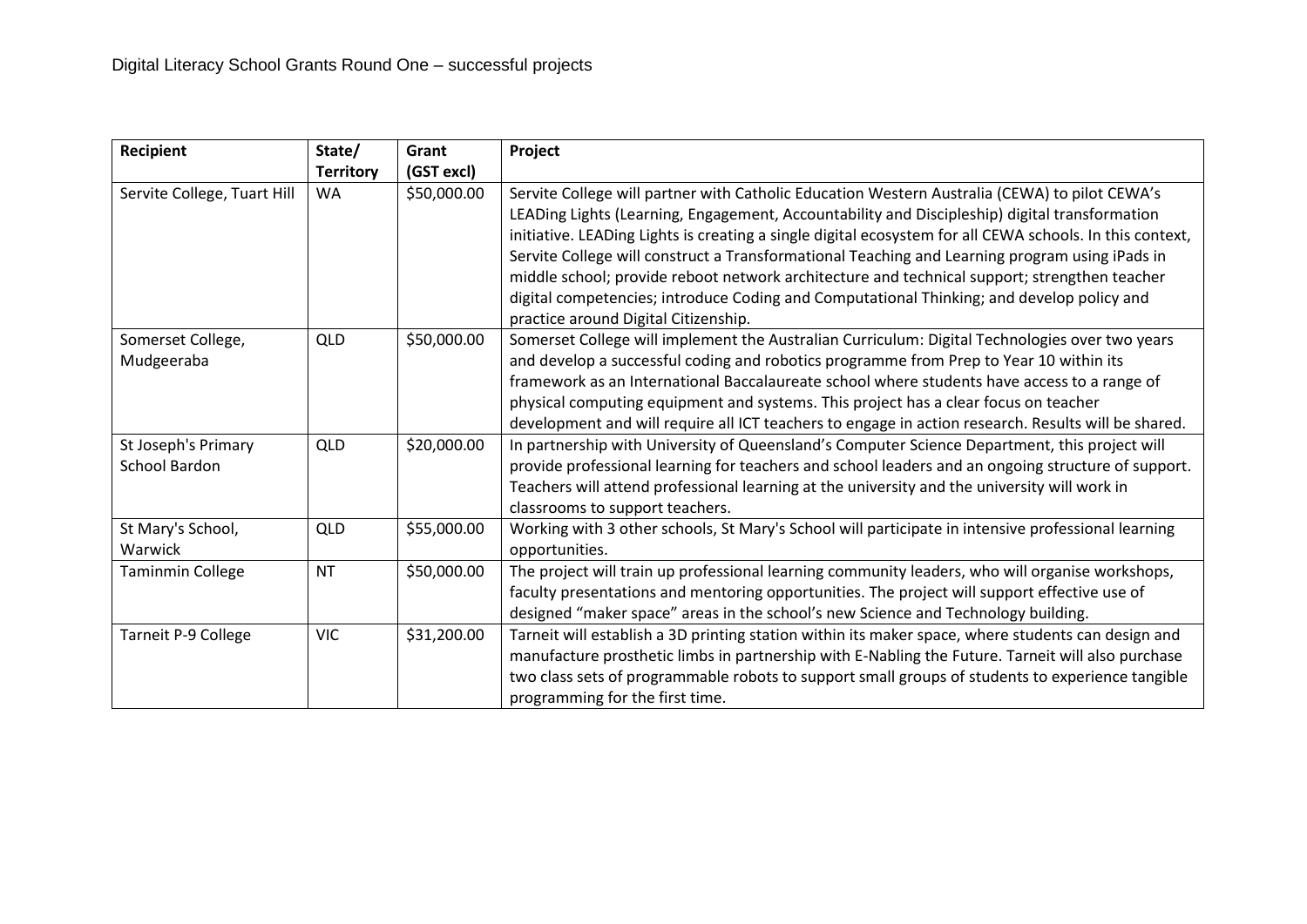| <b>Recipient</b>                        | State/<br><b>Territory</b> | Grant<br>(GST excl) | Project                                                                                                                                                                                                                                                                                                                                                                                                                                                                                                                                                                                 |
|-----------------------------------------|----------------------------|---------------------|-----------------------------------------------------------------------------------------------------------------------------------------------------------------------------------------------------------------------------------------------------------------------------------------------------------------------------------------------------------------------------------------------------------------------------------------------------------------------------------------------------------------------------------------------------------------------------------------|
| <b>Taroona Primary School</b>           | <b>TAS</b>                 | \$50,000.00         | Building on the school's existing investment in technology and technical support, the Taroona<br>Primary School Digital Literacy Innovation project will upskill digital coaches, provide professional<br>learning for staff and purchase materials and storage units to create 3 mobile STEM / maker<br>stations. The project will include parent help, lunchtime interest groups and industry connections.<br>Taroona Primary will share its learning experiences with other schools.                                                                                                 |
| Trinity Lutheran College,<br>Mildura    | <b>VIC</b>                 | \$20,000.00         | The project will identify and empower STEAM champions, facilitate an expert collegial coaching<br>model; create a STEAM space in each learning community; and partner with the local healthcare<br>industry to generate real life scenarios.                                                                                                                                                                                                                                                                                                                                            |
| Vincent State School                    | <b>QLD</b>                 | \$20,000.00         | The Vincent State School Digital Literacy Project focuses on whole-school capacity building of<br>teachers to plan and teach Digital Literacy as a subject - Digital Technology - and as a whole-of-<br>curriculum skill to embed in other curriculum areas.                                                                                                                                                                                                                                                                                                                            |
| <b>Wallaroo Primary School</b>          | <b>VIC</b>                 | \$20,000.00         | The Wallaroo 'Digital Hub' project will support implementation of the Digital Technologies<br>curriculum across the school, through professional learning (peer observation, professional<br>discussions, staff guided activities and external courses) and updating its computer lab.                                                                                                                                                                                                                                                                                                  |
| Warriappendi School                     | SA                         | \$10,341.00         | The project provides resources to teach Digital Technologies.                                                                                                                                                                                                                                                                                                                                                                                                                                                                                                                           |
| Wee Waa Public School                   | <b>NSW</b>                 | \$20,000.00         | This project includes professional learning for teachers, purchase of Digital Technology resources<br>and a Science Festival.                                                                                                                                                                                                                                                                                                                                                                                                                                                           |
| Wodonga Senior<br>Secondary College     | <b>VIC</b>                 | \$50,000.00         | Working with 7 partner schools in the Wodonga Federation of Government Schools, Wodonga<br>Senior Secondary College will use this grant to develop a Wodonga Digital Creators Community.<br>The project will enable students to experience building and programing digital circuits, robots, 3D<br>printing and digital manufacturing. The Digital Creators Community will share curriculum<br>resources, obtain specialised hardware, create opportunities for students to interact, innovate and<br>challenge each other, and develop partnerships with tertiary education providers. |
| Wynnum West State<br>School             | QLD                        | \$19,500.00         | The project will in-service all staff so they can implement the Australian Curriculum: Digital<br>Technologies with support from a STEM coach.                                                                                                                                                                                                                                                                                                                                                                                                                                          |
| <b>Yallourn North Primary</b><br>School | <b>VIC</b>                 | \$50,000.00         | Yallourn North PS and its Moe Small Schools Cluster partners will share expertise and meet<br>fortnightly to develop curriculum and improve their capacity as a collegiate group of educators.<br>The schools will purchase 3D printers, robotics equipment and teacher capacity building tools.                                                                                                                                                                                                                                                                                        |